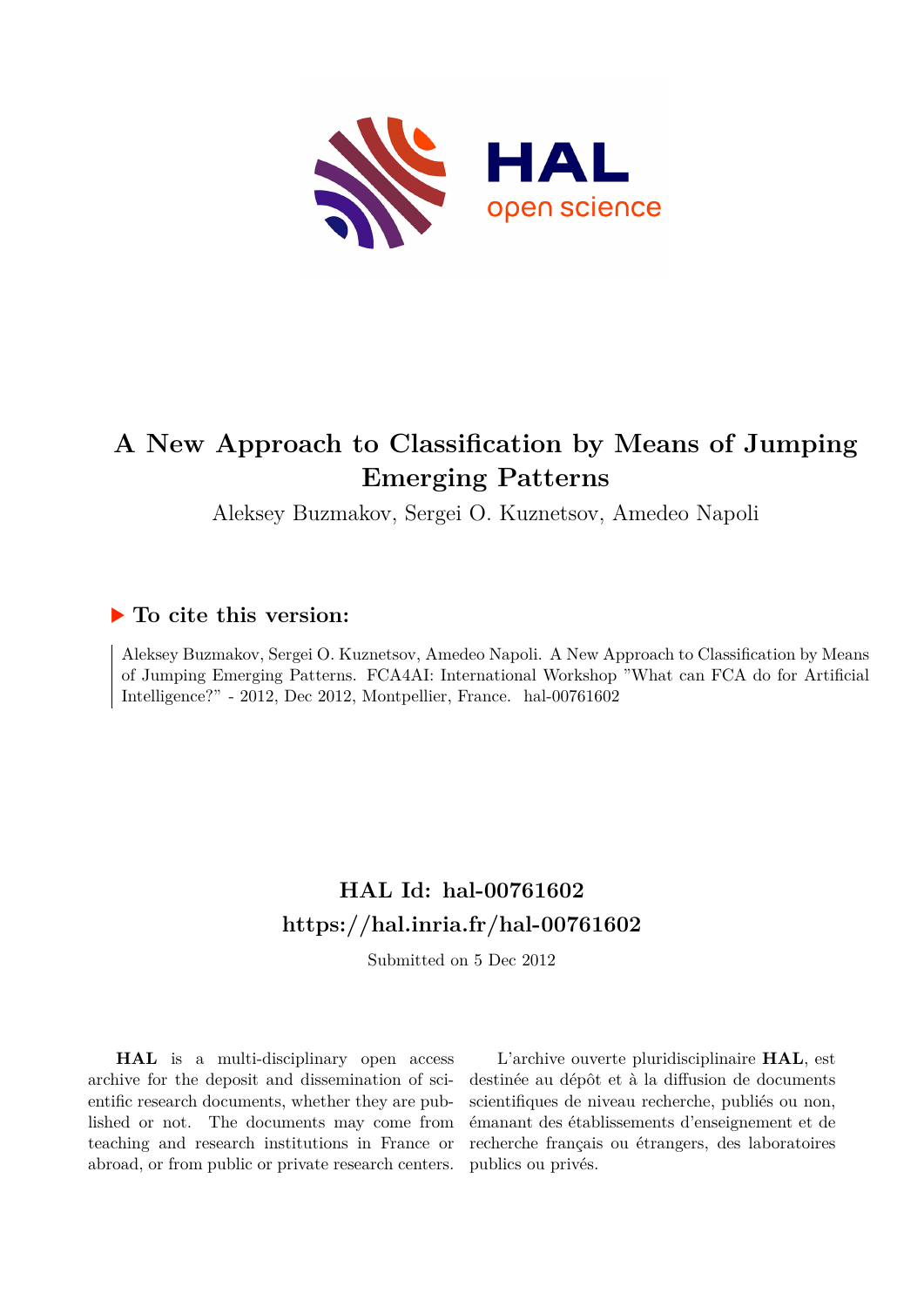# A New Approach to Classification by Means of Jumping Emerging Patterns

Aleksey Buzmakov<sup>12</sup>, Sergei O. Kuznetsov<sup>2</sup>, and Amedeo Napoli<sup>1</sup>

<sup>1</sup> LORIA(CNRS-Inria NGE-Universite de Lorraine), Vandoeuvre les Nancy, France <sup>2</sup> National Research University Higher School of Economics, Moscow, Russia Abstract. Classification is one of the important fields in data analysis. Generating concept-based (JSM) hypotheses is a well-known approach to this task. Although the accuracy of this approach is quite good, the coverage is often insufficient. In this paper a new classification approach is presented. The approach is based on the similarity of an object to be classified to the current set of hypotheses: it attributes the new object to the class that minimizes the set of new hypotheses when a new object is added to the training set. The proposed approach provides a better coverage in comparison with the classical approach.

Keywords: Classification, Formal Concept Analysis, JSM-Hypotheses, Jumping Emerging Patterns, Experiments

# 1 Introduction

Data analysis applications play important role in nowadays scientific research. One of the possible tasks is to predict object properties, for instance, prediction of toxicity of chemical compounds. Objects can be described in different ways, one of them is by a set of binary attributes. For example, in chemistry, a molecule can be characterized by a set of functional groups belonging to the molecule. Given a set of objects, labeled with several classes (like toxic and non toxic), the prediction task is to estimate the class of some unlabeled object.

Jumping emerging patterns (JEP) is a well studied and interesting approach to the classification[1, 2]. Given a set of classes of toxic or non-toxic compounds, a JEP is a set of features describing a class in a unique way (in the same way as a "monothetic" property). For example, a set of functional groups say  $S$  is a JEP when all the database compounds containing all functional groups from S, are toxic. Most of the time, JEPs can be ordered w.r.t. domain knowledge. In particular, this is the case in [3–6] where JEPs are so-called JSM-hypotheses.

A classical way to classify an object w.r.t JEPs is to search for JEPs, describing the object, and if these JEPs are of the same class say  $k$ , then the object should be classified in  $k$ . If there is no such JEP or there are JEPs of different classes, the object remains unclassified. Although for the classical approach the prediction accuracy (the probability that the prediction is correct) is quite high, its coverage (the probability that the object attributed to any class by the classifier and this attribution is correct) is rather low. Thus, a new method is proposed with comparable accuracy and much better coverage. The method relies on the MDL (minimal description length) principle, where the outcome class for an object is the class, minimizing the number of associated JEPs.

There are two main objectives in the paper. The first is to connect JEPs with JSM-hypotheses; and the second is to suggest a new classification approach, based on JEPs, and to check it experimentally.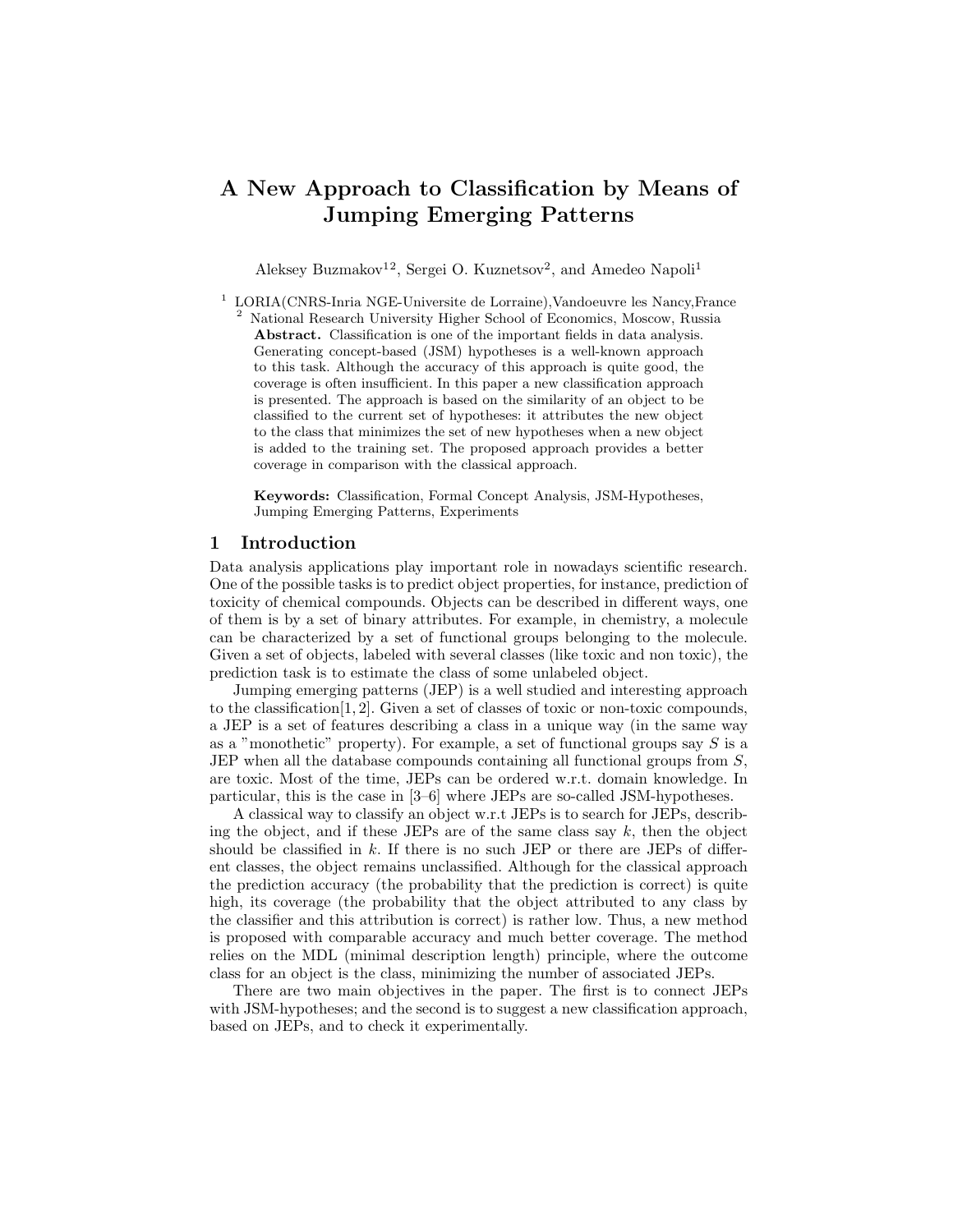The paper is organized as follows. In Section 2 definitions are introduced. Then Section 3 describes the classical and the new approaches to classification. Section 4 details the computer experiments and their results. Finally, Section 5 concludes the paper.

# 2 Definitions

#### 2.1 Formal Concept Analysis and Pattern Structures

This section briefly introduces the main definitions in pattern structures [7] and emerging patterns (see [1, 2]).

**Definition 1.** A pattern structure is a meet-semilattice  $(D, \Box)$ . Elements of a set D are called patterns.

**Definition 2.** A pattern context is a triple  $(G,(D,\sqcap),\delta)$ , where G is a set of objects,  $(D, \Box)$  is a pattern structure, and  $\delta: G \to D$  is a mapping function from objects to their descriptions.

The recently studied interval patterns [8] and the pattern structure given by sets of graphs [7] are examples of pattern structures.

A formal context is introduced as follows [9].

**Definition 3.** A formal context is a triple  $(G, M, I)$ , where G is a set of objects, M is a set of attributes and  $I \subseteq G \times M$  is a binary relation between G and M.

A formal context  $(G, M, I)$  can be considered as a special case of pattern context  $(G, (D, \Pi), \delta)$ , where G is the set of objects,  $D = 2^M$ , and the semilattice operation is set-theoretic intersection, and  $\delta = g \in G \to \{m \in M | (g, m) \in I\}.$ For instance, a particular context is shown in Table 1. A mapping function  $\delta$ maps the object  $g_1$  to the set  $\{\mathbf{m}_1, \mathbf{m}_2, \mathbf{m}_5, \mathbf{m}_6, \mathbf{m}_7\}$ . For the sake of simplicity, all further examples will refer to classical contexts.

|                                                                         | Objs\Attrs $ m_1 m_2 m_3 m_4 m_5 m_6 m_7$ |   |   |   |   |   |   |   | Object Class     |
|-------------------------------------------------------------------------|-------------------------------------------|---|---|---|---|---|---|---|------------------|
|                                                                         | $g_1$                                     | х | х |   |   | х | х | х | $k_1$<br>91      |
|                                                                         | $g_2$                                     | X | х |   | X |   | X | X | $k_{1}$<br>92    |
|                                                                         | $\mathfrak{g}_3$                          | X | X |   |   | X | х |   | $k_{2}$<br>93    |
|                                                                         | $g_4$                                     |   | х | X |   |   |   | х | $k_{2}$<br>94    |
|                                                                         | $\mathfrak{g}_5$                          | х |   |   | X | X | х |   | $k_{2}$<br>$g_5$ |
|                                                                         | $\mathfrak{g}_6$                          |   | х |   |   |   | X | х | 96               |
| Table $2$ : Labeling function.<br>Table 1: Formal Context $(G, M, I)$ . |                                           |   |   |   |   |   |   |   |                  |
|                                                                         |                                           |   |   |   |   |   |   |   |                  |

A Galois connection associated to the context  $(G,(D,\sqcap),\delta)$  is defined as:

$$
A^{\diamond} = \sqcap_{e \in A} \delta(e), \qquad A \subseteq G \tag{1}
$$

$$
d^{\diamond} = \{ e \in G | d \sqsubseteq \delta(e) \}, \qquad d \in D \tag{2}
$$

For  $a, b \in D$ ,  $a \sqsubseteq b \Leftrightarrow a \sqcap b = a$ , and the operation  $(\cdot)^{\infty}$  is a closure operator.

**Definition 4.** A pattern  $d \in D$  is closed iff  $d^{\infty} = d$ .

**Definition 5.** Generator of a closed pattern  $d \in D$  is a pattern  $x \in D$ , such that  $x^{\diamond\diamond} = d$ .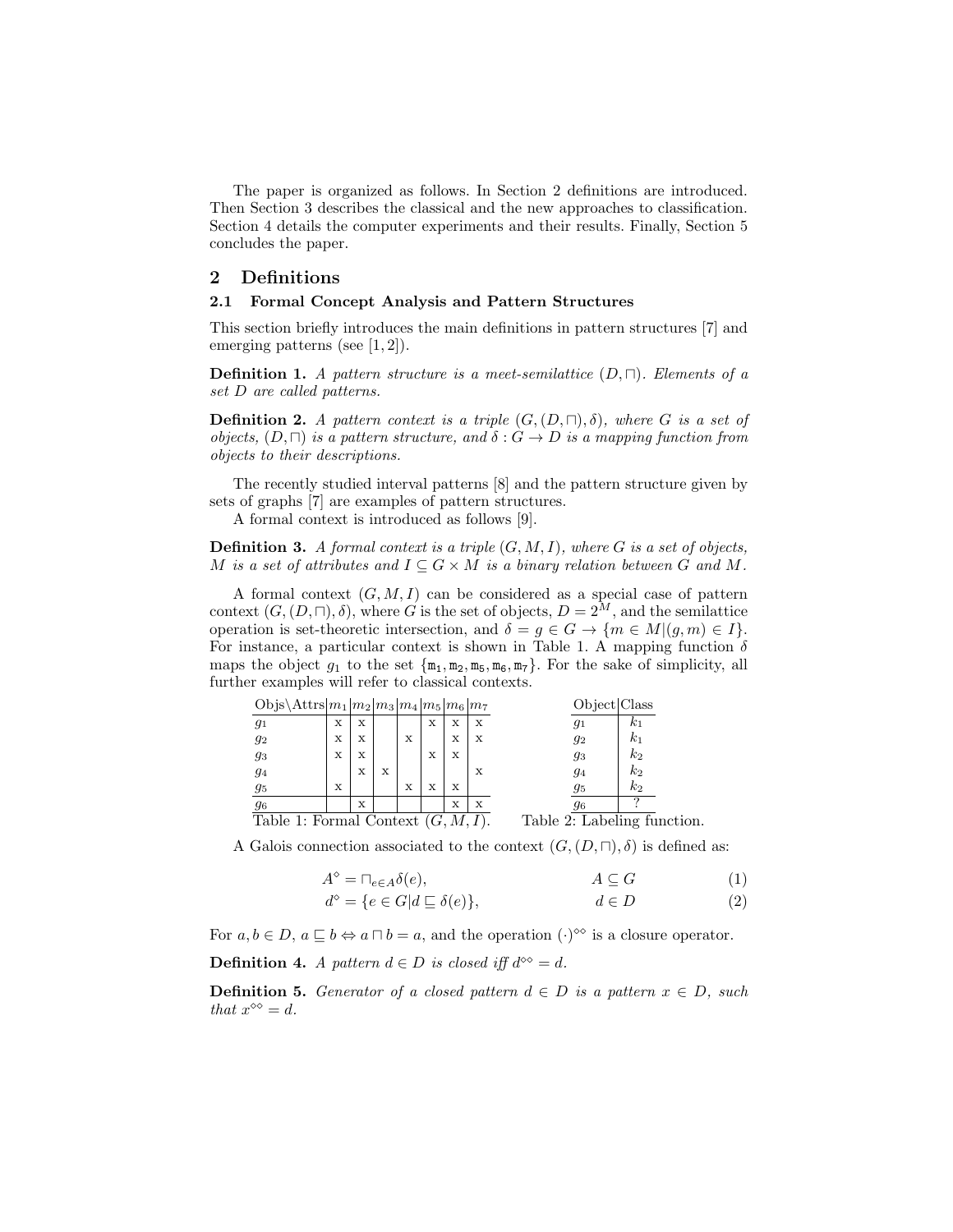**Definition 6.** A pattern concept is a pair  $(A,d)$  such that  $A \subseteq G$ ,  $d \in D$ ,  $A^{\diamond} = d, A = d^{\diamond}.$  A is called the extent of the concept and d is called the intent. The intent of a formal concept is a closed pattern (while the extent A is a closed set of objects, i.e.  $A^{\diamond\diamond} = A$ ).

For example  $(\{g_1, g_2\}, \{m_1, m_2, m_6, m_7\})$  is a concept w.r.t the context shown on the Table 1. One of the possible generators of its intent is  $\{\mathbf{m}_2, \mathbf{m}_6, \mathbf{m}_7\}$ .

#### 2.2 Classification Concepts

The classification operation can be carried out in FCA using so-called hypotheses. Hypotheses were introduced in [?] and reformulated in FCA terms in [4]. In the classification setting there are a set of classes  $K$  and a mapping function  $\xi: G \to K \cup \{?\}$ , where '?' means unknown class of an object.

**Definition 7.** Given a certain class  $k \in K$ , we note the set of objects belonging to the class k as  $G_{k+} = \{g \in G | \xi(g) = k\}$  and the set of objects, which do not belong to class k as  $G_{k-} = \{g \in G | \xi(g) \neq k, \xi(g) \neq ?\}$ . A hypothesis for class k is a pattern  $h \in D$ , such that  $h^{\diamond} \cap G_{k-} = \emptyset$  and  $\exists A \subseteq G_{k+} : A^{\diamond} = h$ .

For example,  $\{m_1, m_2, m_6, m_7\}$  is a hypothesis for class  $k_1$  because  $\{m_1, m_2, m_6, m_7\}^\diamond =$  ${g_1, g_2}$  contains objects of only one class.

In itemset mining Jumping Emerging Patterns (JEP) are used for classification [1, 2]. Although the usual definition of a JEP does not involve pattern structures, it can be convenient to introduce JEP w.r.t pattern structures.

**Definition 8.** A pattern  $d \in D$  is a JEP for a class  $k \in K$  when  $d^{\diamond} \neq \emptyset$  and  $\forall g \in d^{\diamond}, \xi(g) = k.$ 

According to definitions 7 and 5, a hypothesis for a class  $k \in K$  is a JEP, whereas a JEP for a class  $k \in K$  is a generator of some hypothesis for the class k. For the context in Table 1 and  $\xi$  function from Table 1 the set  $\{m_6, m_7\}$  is a JEP for the class k and it is a generator for  $\{\mathbf{m}_1, \mathbf{m}_2, \mathbf{m}_6, \mathbf{m}_7\}$ , which is a hypothesis.

# 3 Classification

This section introduces classification by means of Jumping Emerging Patterns (JEP) in two different ways: the classical approach and the new approach.

For some class  $k \in K$ ,  $H_{k+}$  is the set of all JEPs for class k and  $H_{k-}$  is the union of JEPs for all other classes. The union of all JEPs is denoted by  $H = H_{k+} \cup H_{k-}$ .

# **Definition 9.** A JEP  $h \in H_{k+}$  covers an object  $g \in G$  if  $h \sqsubseteq g^{\diamond}$ .

According to the classical approach [4], a new object  $g_{new}$  should be attributed to the class  $k \in K$  iff there is a JEP for the class k, describing  $g_{new}$  $(\exists h \in H_{k+} : h \sqsubseteq \delta(g_{new}))$ , and there is no JEP for other classes, describing the object ( $\sharp h \in H_{k-}: h \sqsubseteq \delta(g_{new})$ ). This method will be referred as Cl-method.

For example, object  $g_6$  should be attributed to the class  $k_1$  because there exists a JEP for the class  $k_1$ , namely  $\{\mathfrak{m}_6, \mathfrak{m}_7\}$ , and no JEP for any other class. In contrast, it is not possible to classify the object with hypotheses, because the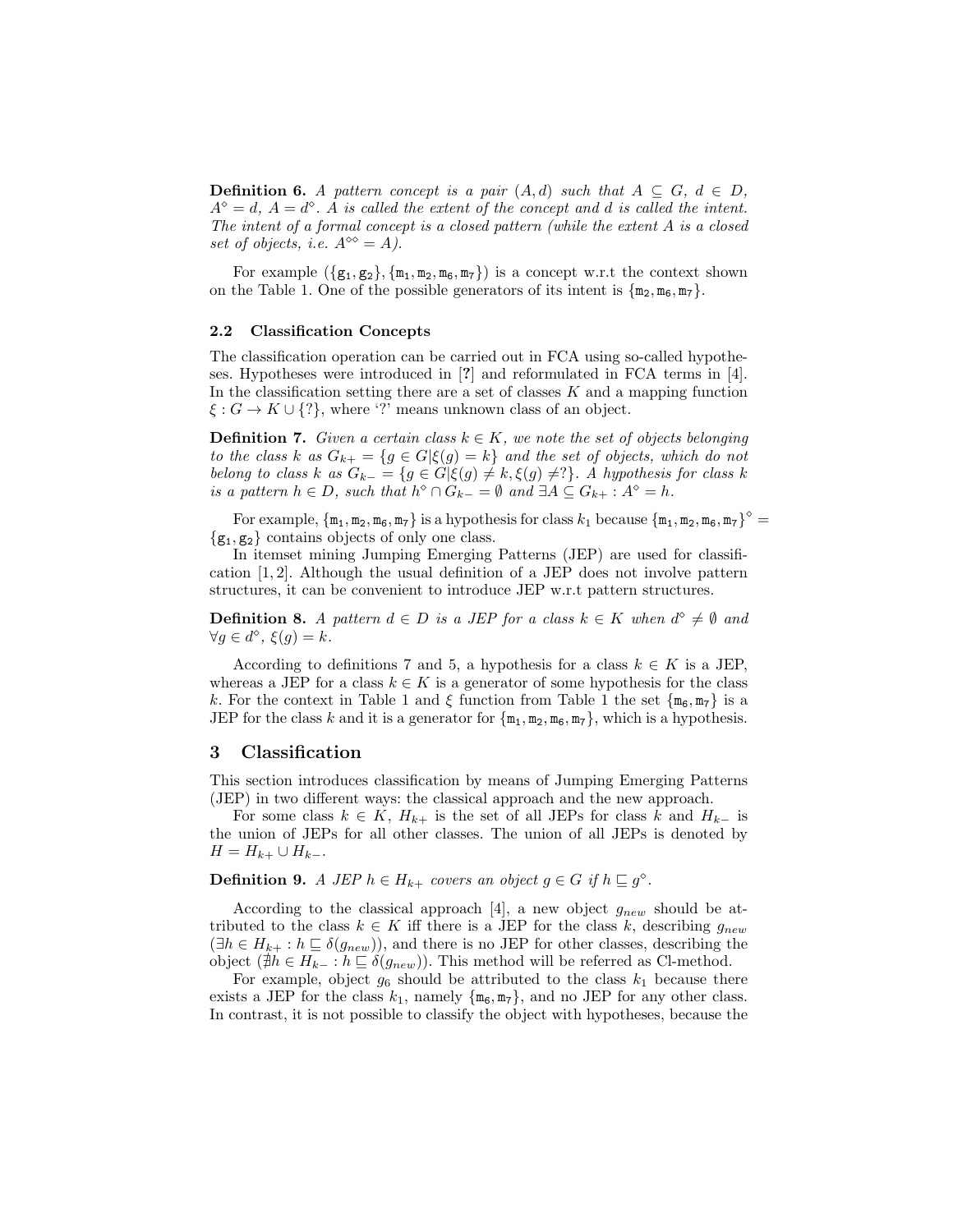corresponding hypothesis would be  $\{m_1, m_2, m_6, m_7\}$  which does not describe the object  $q_6$ .

The classical approach usually works well but there are a lot of objects that cannot be classified [10]. Another problem is related to real-world data and interpretation of the classification: one may expect to have only one JEP attributing an object to a class. For instance, in the task of predicting toxicity of a molecule, every JEP is a set of substructures and so ideally it should be the set of those substructures which causes the toxicity of the compound, while in practice there are a lot of JEPs describing every object and some of them may have no relation to the toxicity-specific set of substructures.

For going in this direction, one could recall a principle, widely used in natural science: among all explanation of phenomena one should select the simplest one. So a set of JEPs in our case should classify as many objects from training set as possible, whereas it should not be too complicated. The whole number of JEPs is rather arbitrary, and so it cannot be a measure of complexity. On the other hand if an object should be attributed to a class by only one JEP, then it is natural to suggest that "important JEPs" a) covers all objects and b) that these JEPs are rather general. So the complexity of a system of JEPs can be measured by the minimal number of JEPs required to describe all the objects attributed to any class.

#### 3.1 Running Example

Table 3a presents the following formal context: real life objects described by some properties, like color and weight. The objects are labeled whether they are natural or human-made. The given labeling is shown in Table 3b. The task is to predict labels of Cat and Elephant. Tables 3e-3d are other labeling functions used in the classification procedure.

|                | 5r<br>ದ | ove<br>car | É           | ĿН          | ದ           | Object      | Made by      | $Obj$ M              |            | Obj M            | $Obj$ M             | M<br>Obj       |
|----------------|---------|------------|-------------|-------------|-------------|-------------|--------------|----------------------|------------|------------------|---------------------|----------------|
| Tree           | X       |            |             |             | $\mathbf x$ | Tree        | Nature       | T                    | N          | T                | T<br>N              | T<br>N         |
| Fungus         | X       |            |             | X           |             | Fungus      | Nature       | F                    | N          | F<br>N           | N<br>F              | F<br>N         |
| Velo           |         | X          | $\mathbf x$ | $\mathbf x$ | $\mathbf x$ | Velo        | Human        | V                    | H          | V<br>H           | Н<br>V              | H<br>V         |
| Car            |         | X          | $\mathbf x$ |             | X           | Car         | Human        | Car                  | Н          | Car<br>Н         | Car<br>Η            | Н<br>$\rm Car$ |
| Cat            |         | x x        |             | X           |             | Cat         | $\cdot$ ?'   | $\operatorname{Cat}$ | N          | H<br>Cat         | $\cdot$ ?'<br>Cat   | (9)<br>Cat     |
| Elephant   x x |         |            |             |             |             | $Elep$ hant | $\cdot$ ?'   | El                   | $\cdot$ ?' | $\cdot$ ?'<br>El | Εl<br>N             | El<br>н        |
|                | [a]     |            |             |             |             |             | $\mathbf{b}$ | $\mathbf{c}$         |            | (d)              | $\lfloor e \rfloor$ | Ŧ              |

Table 3: Running Example Formal Context. Figures 3b-3f are different correspondences between objects and their classes ( $\xi$ -functions).

The JEPs for the context in Table 3a and labeling function in Table 3b are the following:  $a(\text{alive}) \rightarrow N$ ,  $cm(\text{can move}) \rightarrow H$ ,  $m(\text{metal}) \rightarrow H$ ,  $1(\text{light})$ ,  $g(\text{green}) \rightarrow$ H. Neither Cat nor Elephant can be classified, as they both include JEPs, corresponding to different labels ( $a \rightarrow N$  and  $cm \rightarrow H$ ). But maybe we are still able to classify them? Let us assume that Cat (or Elephant) is made by Nature (Tables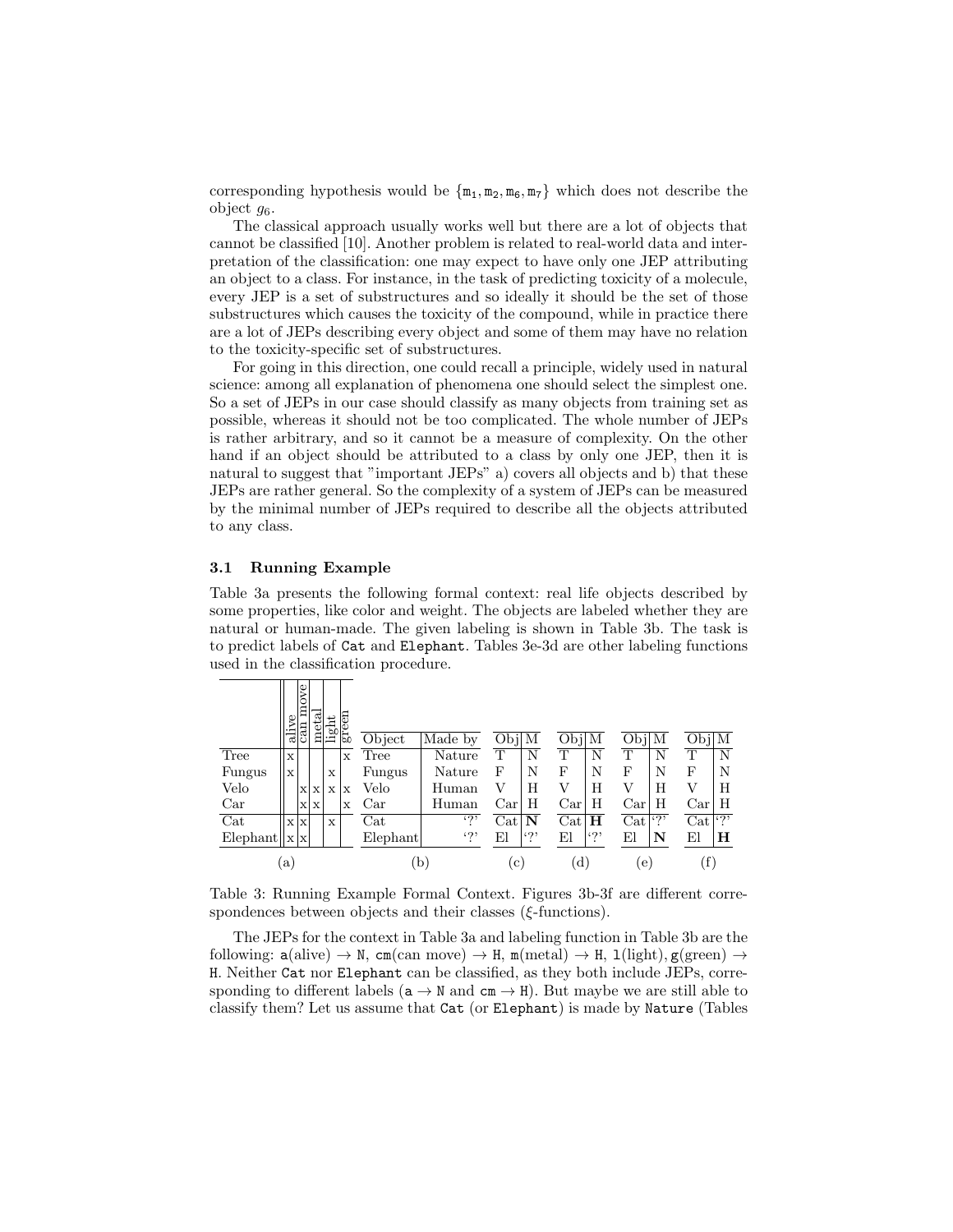3c, 3e) and then that they are made by Human (Tables 3d, 3f). And then as a response to the classification task we give the class of the best assumption.

Let us assume that the Cat is made by Nature, the labeling function is shown on Table 3c. The corresponding set of JEPs is as follows:  $a \rightarrow N$ ;  $m \rightarrow H$ ;  $1, g \rightarrow H$ ;  $\text{cm}, \text{g} \to \text{H}$ . We should notice that the label (or class) of every object from Table 3a can be explained by at least one JEP, i.e. for an object  $g$  there is a JEP describing object  $g$  and corresponding to the class of object  $g$ . Let now assume that object Cat is made by Human, the labeling function is shown on Table 3d. The corresponding set of JEPs is as follows:  $a, g \rightarrow N$ ; cm  $\rightarrow H$ ; m  $\rightarrow H$ ; 1, g  $\rightarrow H$ . Among these JEPs, there is no JEP explaining the class of object Fungus, and so we can say that the assumption that Cat is made by Nature is better than the assumption that Cat is made by Human, and so the Cat should be classified to class Nature.

For the Elephant let us assume first that it is made by Nature, the labeling function is given in Table 3e. The set of JEPs are  $a \to N$ ;  $m \to H$ ;  $1, g \to H$ ;  $cm, 1 \rightarrow H$ . They explain classes of every object from the context. Let us assume that the Elephant is made by Human. The set of JEPs are  $a, g \rightarrow N$ ;  $a, 1 \rightarrow N$ ;  $cm \rightarrow H$ ;  $m \rightarrow H$ ;  $1, g \rightarrow H$ . They do also explain all the objects from the context but we are still able to make a good prediction. For that we should calculate the minimal number of JEPs required to explain every object from the set. For the assumption that Elephant is made by Nature, one requires 2 JEPs to explain every object from the context  $(a \rightarrow N; m \rightarrow H)$ . For the assumption that Elephant is made by Human, one requires 3 JEPs ( $a, g \rightarrow N$ ;  $a, 1 \rightarrow N$ ; cm  $\rightarrow H$ ). Thus we could say that although both assumptions are possible, the first one is more simple (require only 2 JEPs for explaining every object from the context) and the Elephant should be classified to class Nature.

#### 3.2 The New Approach

We have a pattern context  $(G, (D, \Pi), \delta)$  and a set of classes K. Every object in G can either have a class from K or no class, denoted by  $\cdot$ ?'. A labeling function  $\xi: G \to K \cup \{?\}$  attributes an object g to a class k. Given a pattern context  $(G,(D,\sqcap),\delta)$ , a set of classes K and a labeling function  $\xi$ , one can derive a set of JEPs named H. A system of JEPs refers to a set of all JEPs, derived from a certain context, a certain set of classes, and a certain  $\xi$  function.

Definition 10. A coverage of set H of JEPs is the set of objects attributed to some class and described by at least one JEP from H,  $Coverage(H) = \{ g \in G | \xi(g) \neq^{\prime} \}$  and  $\exists h \in H, h \sqsubseteq g^{\diamond} \}.$ 

**Definition 11.** A covering set of JEPs denoted by  $H^*$  for a given set H of JEPs is such that:

- $H^* \subset H$ ;
- $-$  all objects in Coverage(H) are described by at least one JEP from  $H^*$ ,  $\forall g \in Coverage(H): \exists h^* \in H^* : h^* \sqsubseteq g^{\diamond}$

**Definition 12.** For a given set H of JEPs, the size of a minimal covering set  $MinCover(H)$  of JEPs is the size of a covering set of H with the minimal number of JEPs among all others covering sets for H.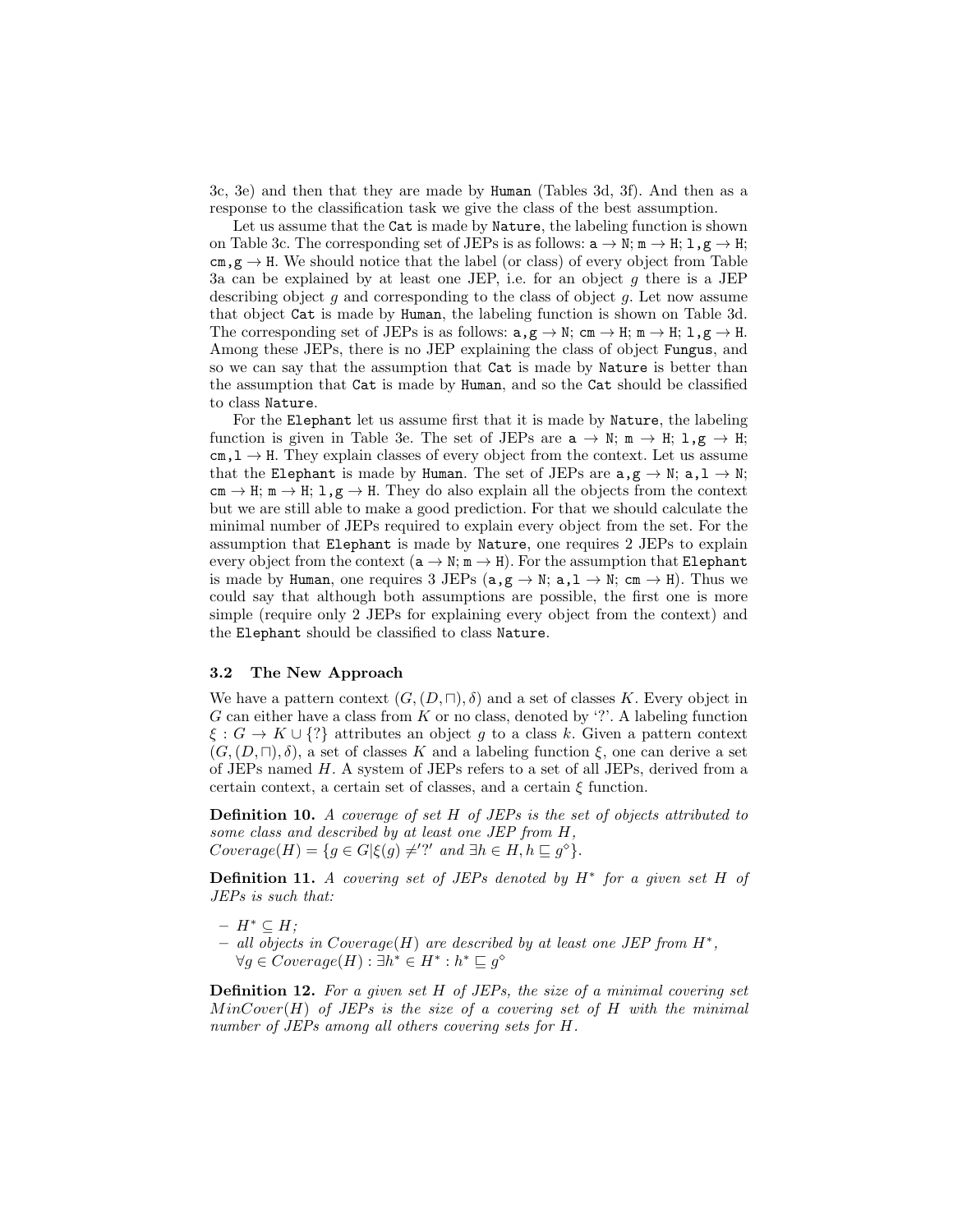Our approach is based on the above definitions. The definitions consider a JEP only w.r.t. a set of objects described by this JEP. And so any JEP among JEPs describing the same set of objects can be considered, without changing the outcome. It is more efficient to mine only closed patterns. Given a context  $(G, (D, \Pi), \delta)$ , one can find a set of concepts and then derive a set of hypotheses H for a given set of classes and a given  $\xi$  function. Recall that a hypothesis  $d \in D$  is associated to a patter concept  $(A, d)$  and every object in A is labeled by the same class or by '?'. Actually a pattern concept  $(A, d)$  will not yield a hypothesis when A contains two objects  $g_1$  and  $g_2$  such that  $\xi(g_1) \neq ?'$ ,  $\xi(g_2) \neq ?'$ and  $\xi(g_1) \neq \xi(g_2)$ .

Now we can explain our classification approach. For every unclassified object  $g \in G$  the method proceeds as follows:

- 1. For every class  $k_i \in K$ , one should change the  $\xi$ -function to return class  $k_i$ for the object g (instead of '?'),  $\xi(g) := k_i$ . It leads to changing a system of JEPs to  $H_i$ . (For instance, in section 3.1 we assume that Cat and Elephant are either made by Nature or by Human).
- 2. For every set  $H_i$  of JEPs one should compute its coverage  $(Coverage(H_i))$ . If the assumption  $\xi(g) := k_i$  is right, all the objects from  $Coverage(H)$  and the object g should be covered by  $H_i$ .  $H_i$  is called complete if  $Coverage(H_i)$  = Coverage(H) ∪ {g} (In Section 3.1, only the set corresponding to the assumption that Cat is made by Human was incomplete).

If there is only one complete set then the corresponding class is considered as a result class (as it was made for Cat in Section 3.1).

- 3. For every complete set  $H_i$  one should compute the size of the minimal covering set of JEPs  $(MinCover(H_i)).$
- 4. The only set minimizing the size of minimal covering set corresponds to the predicting label of the object (In Section 3.1, the assumption that Elephant is made by Nature brings to 2 JEPs in minimal covering set, and corresponds to the predicted Elephant class, i.e. Nature). If there are more then one minimizing set, then the object is unclassifiable.

The full method will be referred to as M1 and the method of only first 2 steps will be referred to as M2. In Section 3.1 Cat can be classified with M1 and M2-method, on the contrary the Elephant can be classified only with M1 method.

The task of finding minimal cover is NP-complete [11]. It can be shown that the difference between minimal covering sets sizes  $(|MinCover(H)-MinCover(H_i)|)$ of these two systems is often equal to 1. So an approximate solution for the minimal cover set problem can significantly improve the classification quality.

### 4 Computer Experiments

Here we present computer experiments and their results. Database 'Prediction Toxicity Challenge 2000-2001'<sup>3</sup> was used for the experimentation. It consists of molecular structures labeled by chemical toxicity with respect to rats and mice of different sexes. Although there are some intermediate labels beside positive and negative, only positive and negative labels were considered. In Table 4 the sizes of training and test sets are shown.

<sup>3</sup> http://www.predictive-toxicology.org/ptc/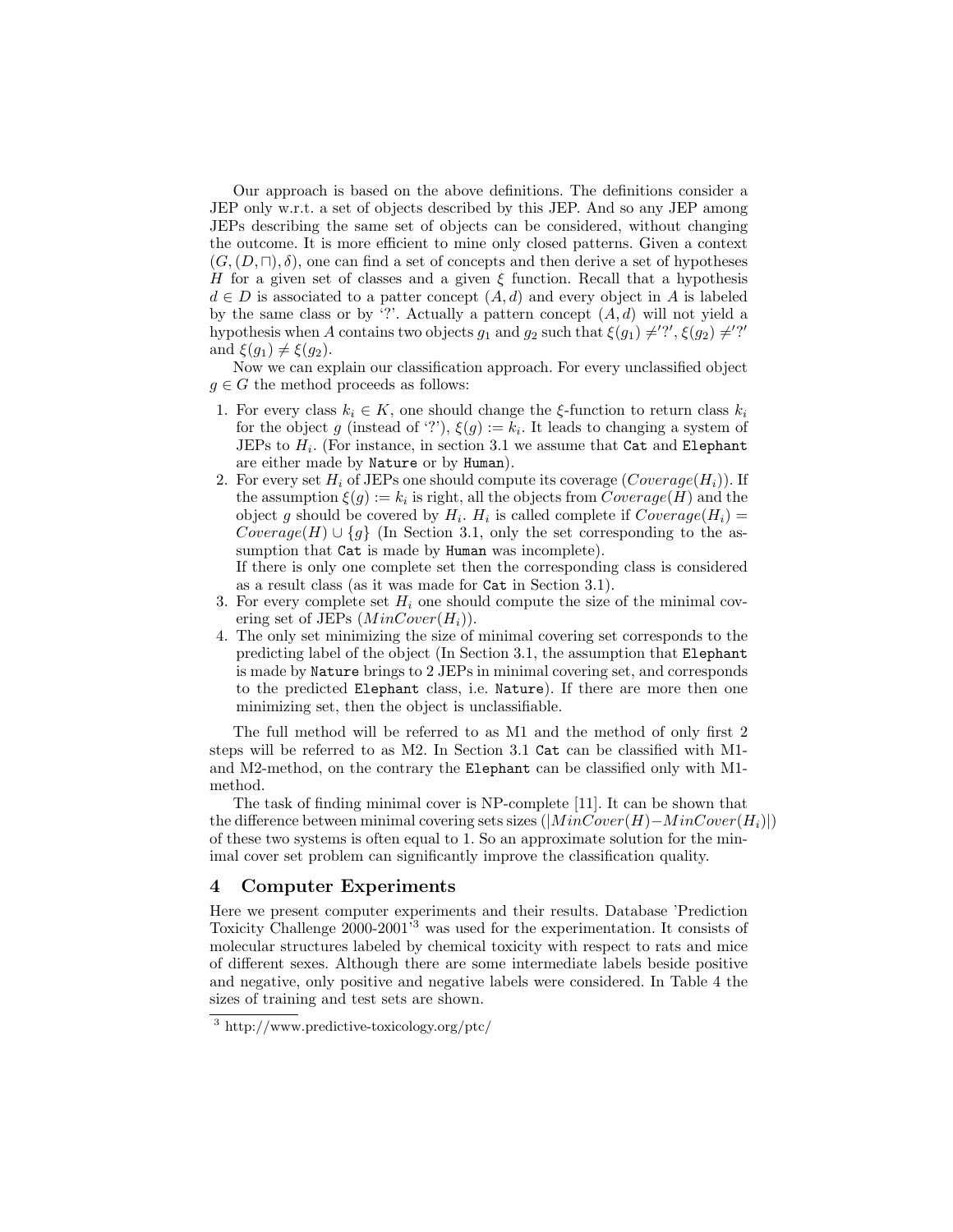|                             |     | Male Rats Female Rats Male Mice Female Mice |     |     |
|-----------------------------|-----|---------------------------------------------|-----|-----|
| Positives Examples          | 69  | 63                                          | 68  | 79  |
| Negatives Examples          | 192 | 229                                         | 207 | 206 |
| Test set Positives Examples | 84  | 63                                          | 55  | 66  |
| Test set Negatives Examples | 198 | 219                                         | 227 | 216 |
|                             |     |                                             |     |     |

Table 4: Numbers of positives and negatives examples in the databases.

One of the way to describe a molecular structure for applying FCA is to consider it as a graph, where vertices are atoms and edges are bonds between atoms. Then every molecular structure can be considered as the set of frequent subgraphs of its molecule graph. Frequent subgraph means that it occurs in a number of molecules graphs larger than a threshold. Upon converting the set of molecules into graphs, one can use various existing frequent graph miners [12, 13] to find all frequent subgraphs. Further a frequency limit will be given as a ratio of the whole set of molecular graphs.

To realize M1-classifier one needs a solver for the minimal cover set problem. A greedy algorithm was used to solve the problem approximately. On every iteration the algorithm selects the set covering the maximal number of uncovered elements. Algorithm stops when all elements are covered by the selected sets.



Fig. 1: The Classification Results.

The results for different frequency limit on the database of male rats are shown in Figure 1a and results for female mice are shown in Figure 1b, results for females rats and males mice databases are not shown due to the lack of space. Every point on the plots corresponds to the accuracy and coverage of some classifier, while the molecule is considered as a set of frequent substructures. The classifier and the frequency limit are written in the legend.

The quality of M2-classifier is usually higher than the quality of Cl-classifier, whereas coverage of M2-classifier is decreasing with decreasing of frequency limit (increasing the length of description). M2-classifier refers only to the coverage of a set of hypotheses, thus the coverage is an important measure for the classification. The coverage of M1-classifier is much higher then coverage of classical classifier, but the accuracy is worse then for the classical approach, especially in the case of low frequency limit (long description). This can mean that either M1-classifier is over-learned (it became too similar to the training set) or it is important for the algorithm to use an exact solution for the minimal covering problem. As it was mentioned in the step 3 of our approach we need to solve a